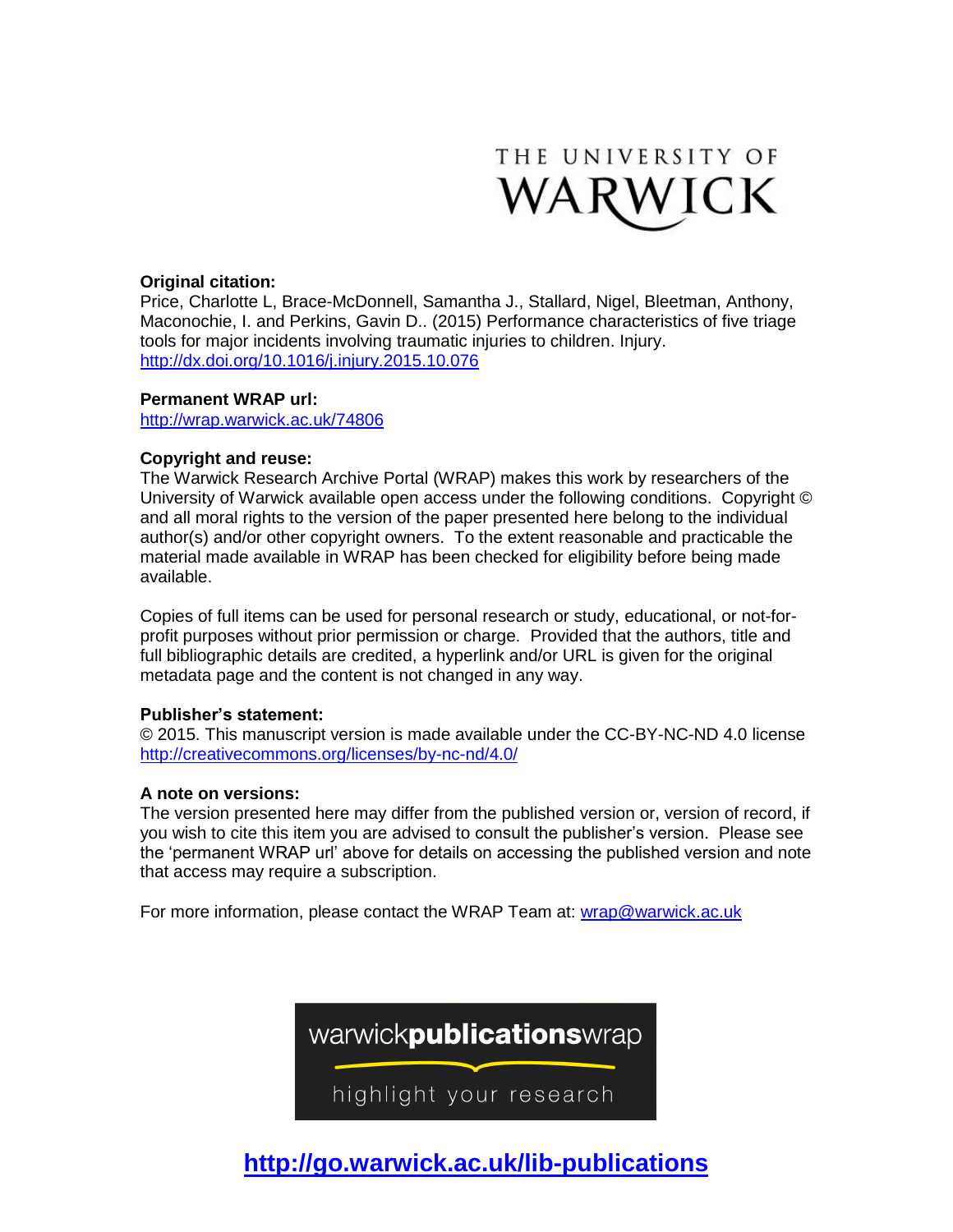# **Performance characteristics of five triage tools for major incidents involving traumatic injuries to children**

C L Price<sup>1</sup>, S J Brace-McDonnell<sup>2, 3</sup>, N Stallard<sup>2</sup>, A Bleetman<sup>2</sup>, I Maconochie<sup>4,5</sup>, G D Perkins<sup>2,3</sup>

<sup>1</sup>Operational Research and Management Sciences Group (ORMS), Warwick Business School, University of Warwick, Coventry, CV4 7AL

C L Price, Principal Teaching Fellow Statistician

<sup>2</sup>Division of Health Sciences, Warwick Medical School, University of Warwick, Coventry, CV4 7AL, UK

S J Brace-McDonnell, NIHR Clinical Doctoral Research Fellow, N Stallard, Professor of

Medical Statistics, A Bleetman, Consultant in Emergency Medicine, G D Perkins, Professor in Critical Care Medicine

<sup>3</sup> Heart of England NHS Foundation Trust, Bordesley Green East, Birmingham, B9 5SS, UK

<sup>4</sup> Imperial College NHS Healthcare Trust, London, W2 1NY, UK

I Maconochie, Consultant in Paediatric Emergency Medicine

5 The Trauma Audit & Research Network, Manchester Medical Academic Health Sciences

Centre, University of Manchester 3rd Floor, the Mayo Building, Salford Royal NHS

Foundation Trust, Stott Lane, Salford, M6 8HD

Correspondence to:

Dr Charlotte Price Warwick Business School University of Warwick Coventry CV4 7AL charlotte.price@wbs.ac.uk

**Keywords:** trauma, mass casualty, triage, paediatric, accuracy, prediction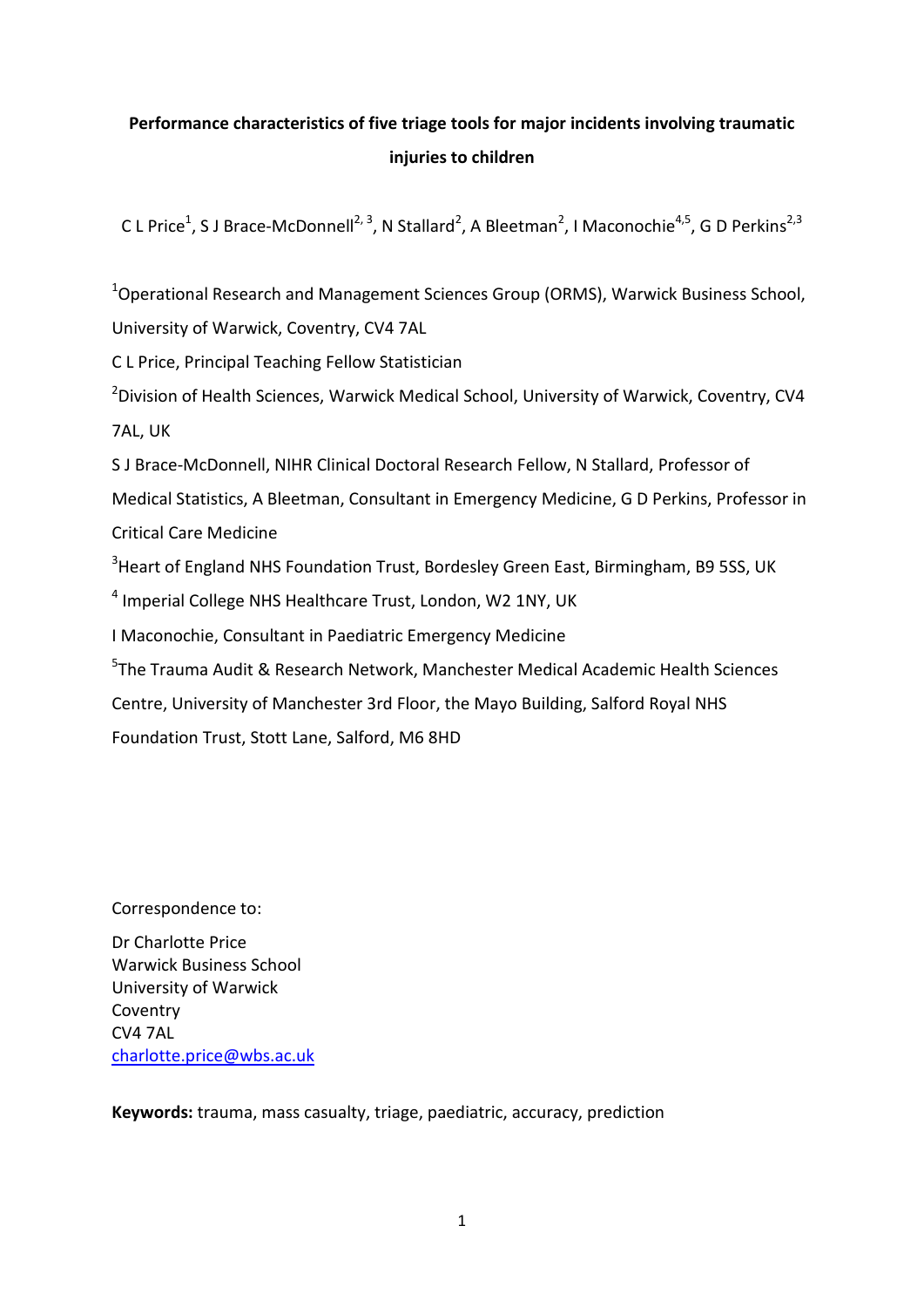### **Abstract**

**Context:** Triage tools are an essential component of the emergency response to a major incident. Although fortunately rare, mass casualty incidents involving children are possible which mandate reliable triage tools to determine the priority of treatment.

**Objective:** To determine the performance characteristics of five major incident triage tools amongst paediatric casualties who have sustained traumatic injuries.

**Design, Setting, Participants:** Retrospective observational cohort study using data from 31,292 patients aged less than 16 years who sustained a traumatic injury. Data were obtained from the UK Trauma Audit and Research Network (TARN) database.

**Interventions:** Statistical evaluation of five triage tools (JumpSTART, START, CareFlight, Paediatric Triage Tape/Sieve and Triage Sort) to predict death or severe traumatic injury (injury severity score >15).

**Main outcome measures:** Performance characteristics of triage tools (sensitivity, specificity and level of agreement between triage tools) to identify patients at high risk of death or severe injury.

**Results:** Of the 31,292 cases, 1,029 died (3.3%), 6,842 (21.9%) had major trauma (defined by an injury severity score > 15) and 14,711 (47%) were aged eight years or younger. There was variation in the performance accuracy of the tools to predict major trauma or death (sensitivities ranging between 36.4% and 96.2%; specificities 66.0% to 89.8%). Performance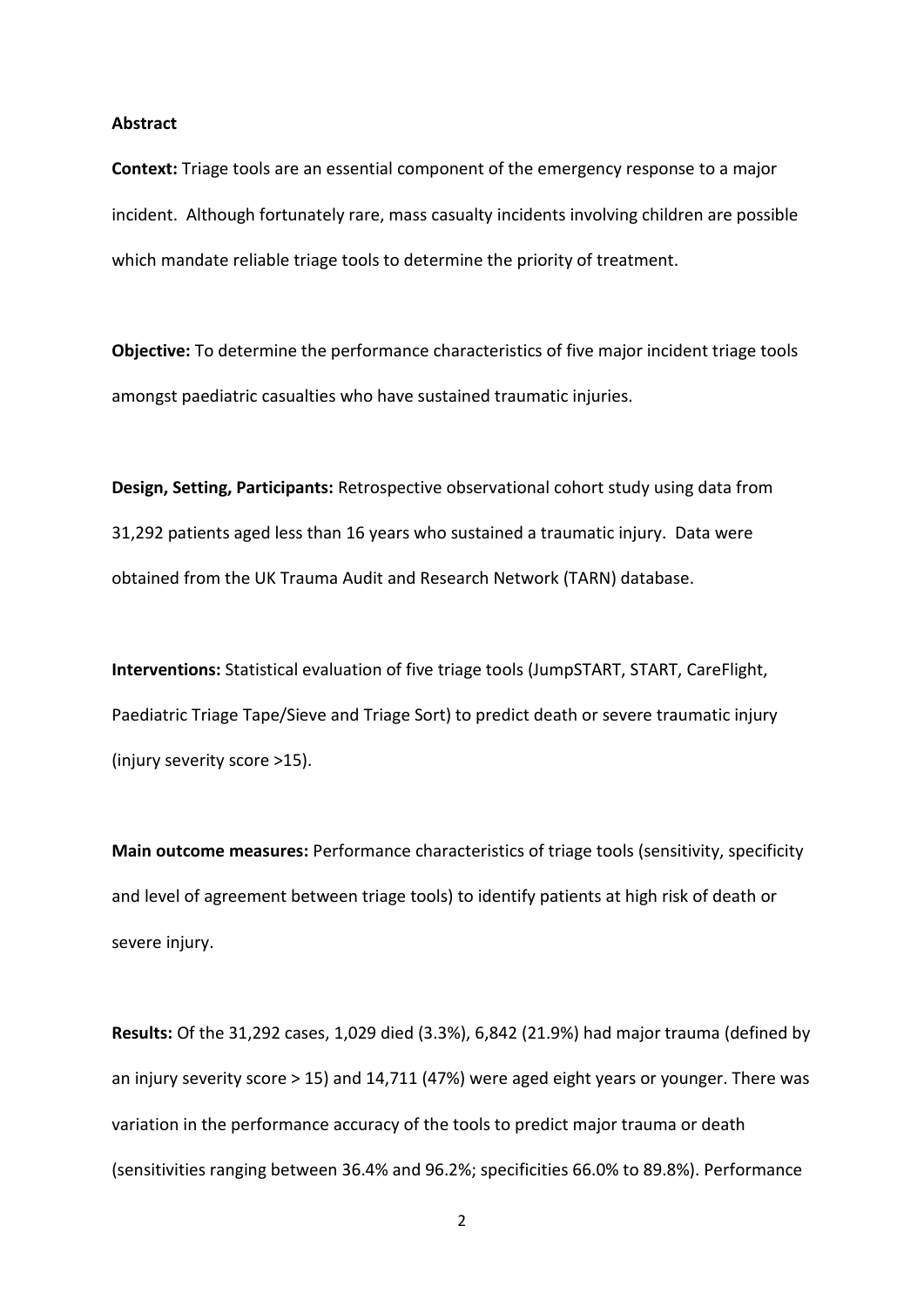characteristics varied with the age of the child. CareFlight had the best overall performance at predicting death, with the following sensitivity and specificity (95% CI) respectively: 95.3% (93.8 to 96.8) and 80.4% (80.0 to 80.9). JumpSTART was superior for the triaging of children under 8 years; sensitivity and specificity (95% CI) respectively: 86.3% (83.1 to 89.5) and 84.8% (84.2 to 85.5). The triage tools were generally better at identifying patients who would die than those with non-fatal severe injury.

**Conclusion:** This statistical evaluation has demonstrated variability in the accuracy of triage tools at predicting outcomes for children who sustain traumatic injuries. No single tool performed consistently well across all evaluated scenarios.

### **Introduction**

The term 'big bang' major incident is used to describe a major incident caused by sudden catastrophic events with little or no warning, where the number of casualties is relatively constant from the time of the incident but has the potential to outstrip resources.<sup>1,2</sup> Such incidents test the response of emergency medical services and hospitals and it is essential that resources are used in an optimal way to target those with greatest need.<sup>3</sup> In order to achieve this, one of the first priorities is to undertake rapid and accurate triage to prioritise and provide care to as many casualties as possible with the intention of minimising loss of life and suffering, moderated by the available resources. However, there is uncertainty around the efficacy of commonly-used triage systems, particularly in children, $<sup>4</sup>$  and a recent</sup>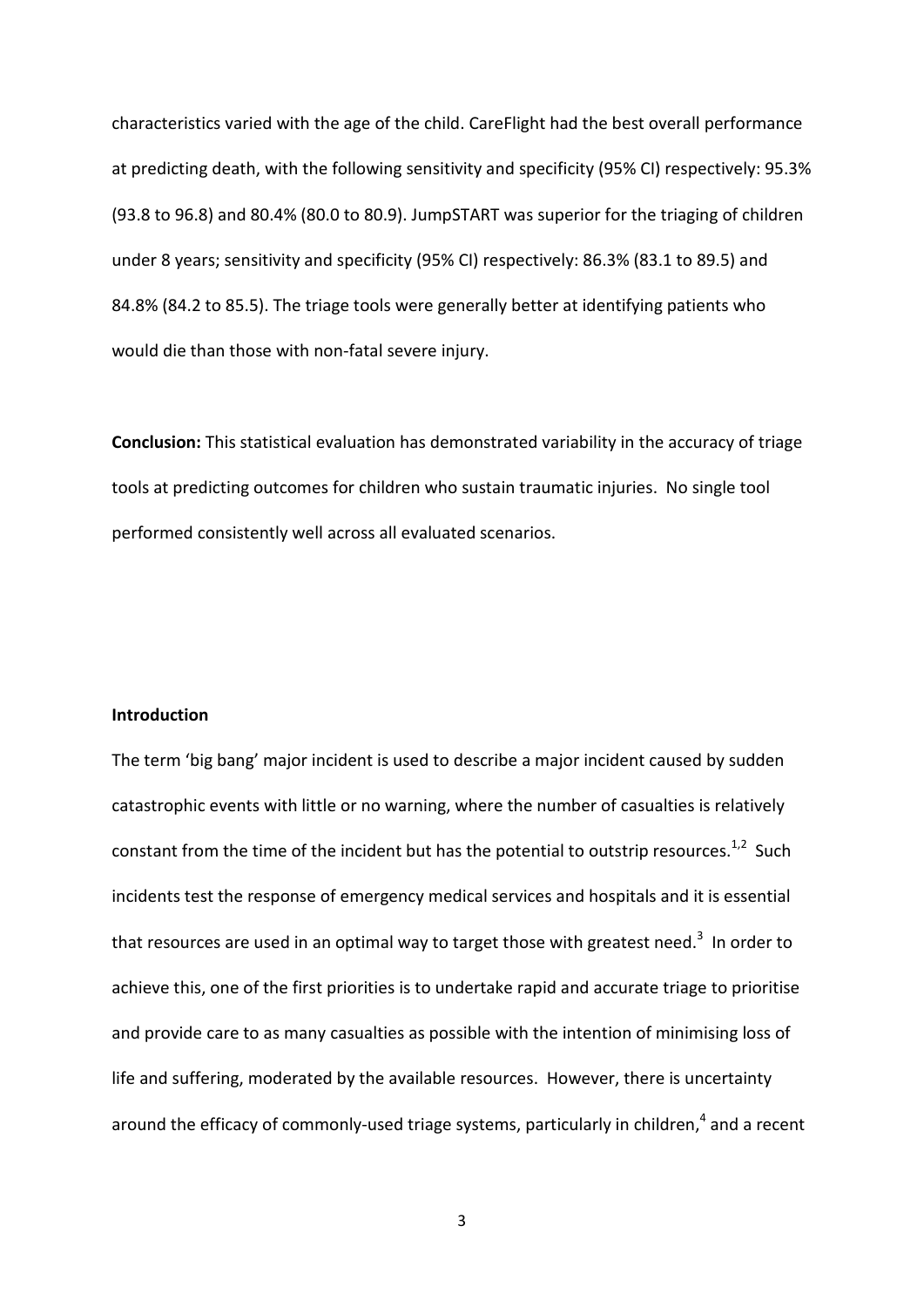systematic review of the literature concluded that there is limited evidence of the validity of triage tools in major incidents of this nature. $1$ 

This study aims to assess the performance accuracy of five manual / paper based triage tools when assessing paediatric casualties and to compare the level of agreement between them. The tools assessed are: JumpSTART (age  $\leq$  8 years),  $^5$  START (age > 8 years),  $^6$ CareFlight,<sup>7</sup> Paediatric Triage Tape/Sieve,<sup>8</sup> Triage Sort<sup>9</sup>.

### **Methods**

# *Study design and data collection*

A retrospective observational cohort study was undertaken. Approval was obtained from the Trauma Audit and Research Network (TARN; www.tarn.ac.uk) to analyse data from the TARN database. TARN collects and records data from hospitals across England and Wales for patients who sustain injury resulting in hospital admissions for > 3 days, critical care admission or death. A dataset was obtained in August 2009 containing 31,560 paediatric trauma patient records for patients aged less than 16 years, and included respiratory rate (breaths per minute), systolic blood pressure (mmHg), cardiac arrest (yes/no), intubated (yes/no), age (years), capillary refill time (> 2 seconds / < 2 seconds), heart rate (beats per minute), Glasgow Coma Scale (GCS) score and Injury Severity Score (ISS). No personal identifiable information was provided. The GCS is used to assess the conscious state of a person and is a 13-point scale ranging between 3 and 15, where 3 indicates a state of deep unconsciousness<sup>10</sup>. The ISS assesses trauma severity and ranges between 1 and 75 (worst)  $11$ . Patient survival was recorded in the dataset as alive or dead.  $10$  The use of anonymised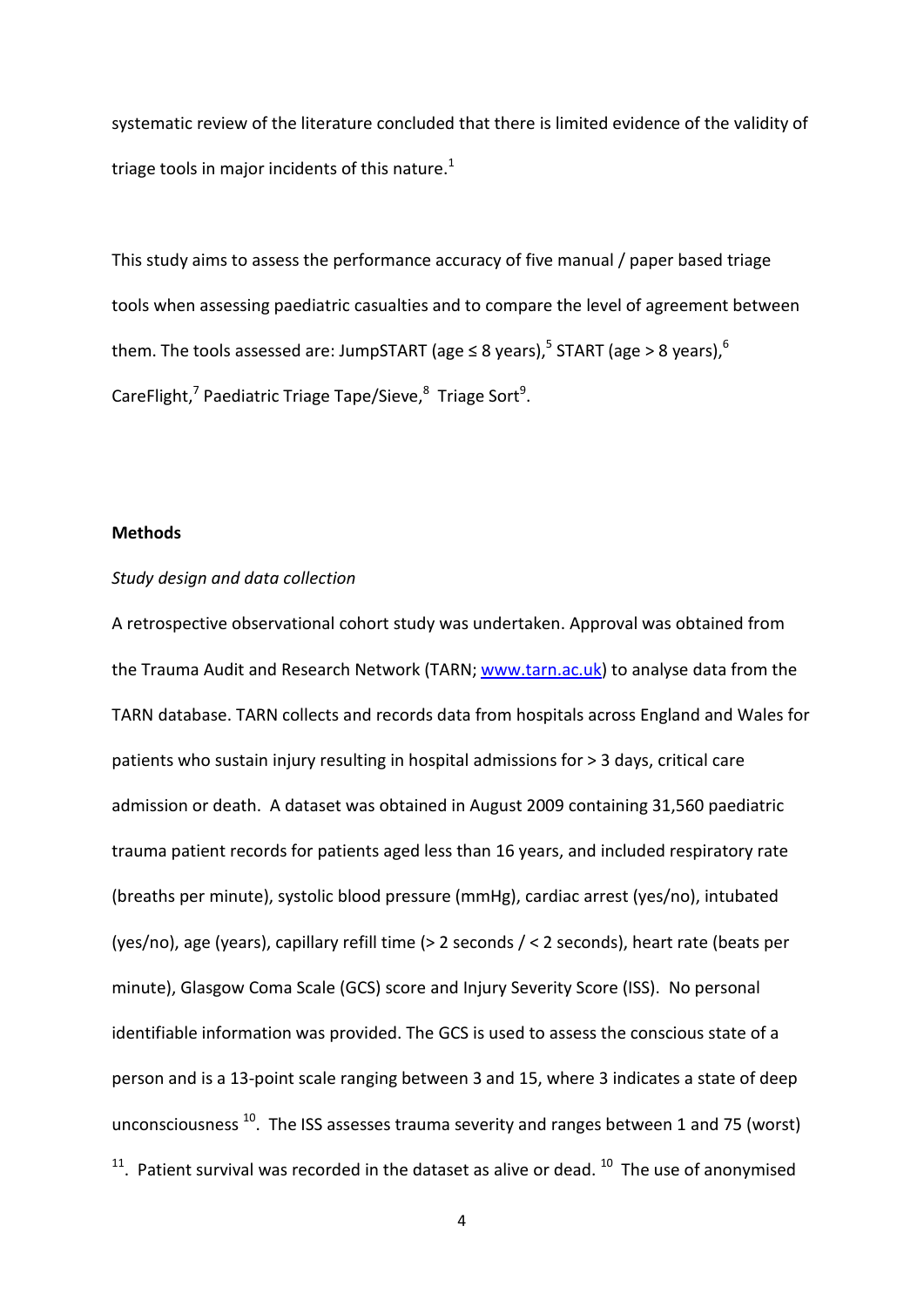data from a research database does not require specific ethical approval in the UK (Governance Arrangements for Research Ethics Committees 2012).

#### *Triage tools*

Five triage tools were evaluated: JumpSTART  $^5$  (age  $\leq$  8 years), START  $^6$  (age> 8 years), CareFlight<sup>7</sup>, Paediatric Triage Tape/Sieve <sup>8</sup> and Triage Sort<sup>9</sup>. Each triage tool leads to one of three priority outcomes, named slightly differently depending on the tool used: deceased (dead/unsalvageable), immediate (priority 1 or 2) or delayed (urgent/priority 3). For this research, the deceased and immediate outcomes were combined into a single 'immediate priority' outcome. The performance of each tool was assessed according to its ability to accurately distinguish between 'immediate priority' and 'delayed priority' patients.

The following assumptions informed the mapping of TARN data to the various triage tools: An open airway, or the ability to breathe, was indicated by a respiratory rate  $> 0$ . The patient was assumed to have palpable pulse if the systolic blood pressure was > 60 mmHg and no palpable pulse if systolic blood pressure was  $\leq 60$  mmHg. The ability to obey commands was indicated by a GCS score  $\geq$  14 and a patient was assumed to be unable to obey commands if the GCS score was < 14 or if this was missing and the patient had been intubated.

# *Statistical analysis*

31,292 patient records (99.2%) were eligible for analysis, 268 patients (0.8%) were excluded due to missing vital sign information or ISS. Multiple imputation $12,13$  was used to replace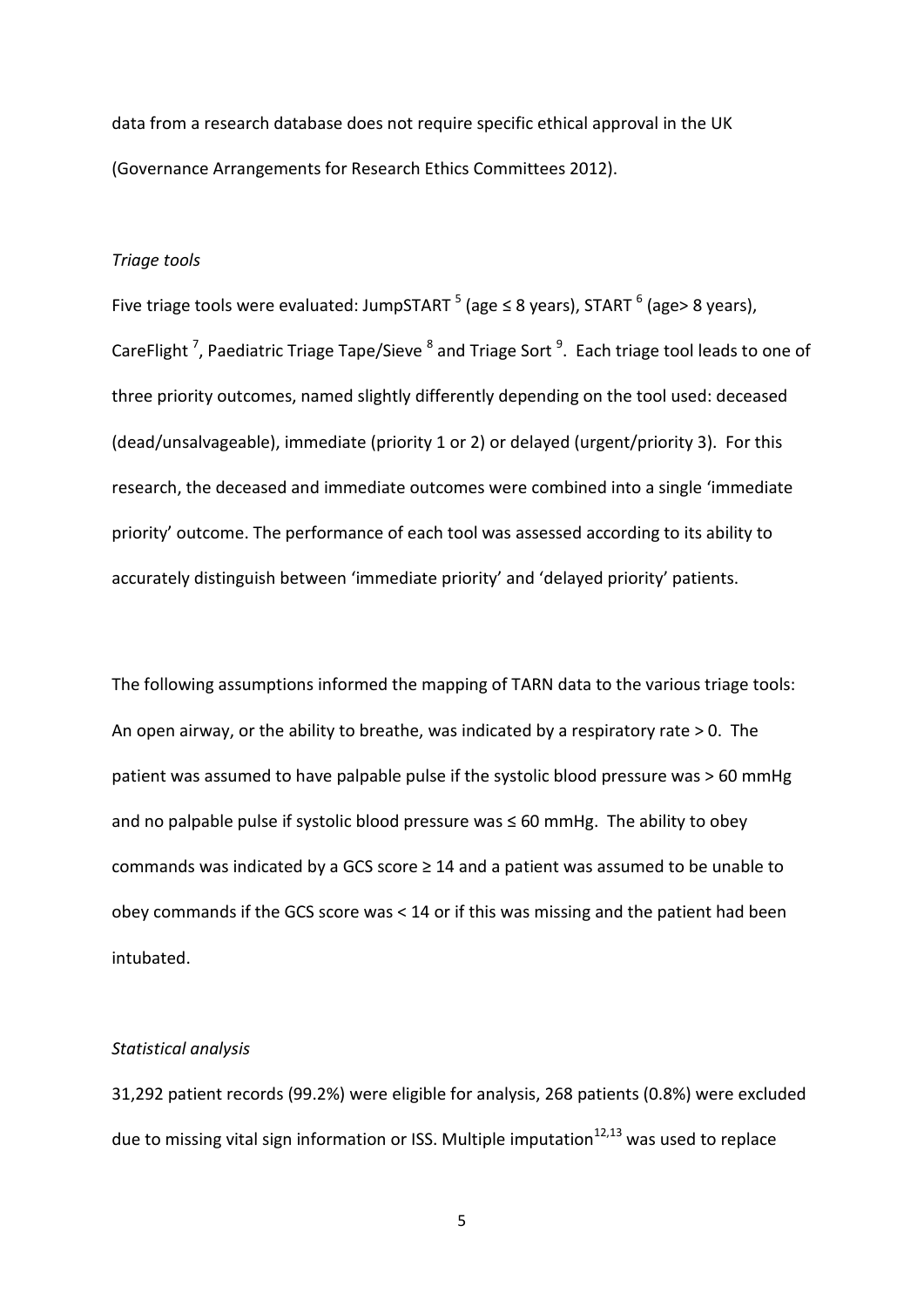missing values for the following variables (proportion missing): respiratory rate (27.4%), heart rate (15.2%), systolic blood pressure (25.6%) and intubated (10.3%) using a model with 29 variables to give five imputed datasets with results combined as proposed by Rubin  $13.$  If a patient had a missing GCS score but had been intubated, it would have been impossible to obtain the score and this was indicated as a separate category in the dataset.

The primary outcome of interest was patient survival (alive or dead). However, for comparison, the tools were also assessed against injury severity (ISS  $\leq$  15 or ISS > 15). Descriptive statistics were used to explore the data by age ( $\leq 8$  years and  $> 8$  years) and survival (alive or dead). These included means (medians) with standard deviations (interquartile ranges) and frequencies with percentages. Sensitivities and specificities with 95% confidence intervals were calculated for each triage tool against both survival and injury severity. Sensitivity indicates the proportion of patients who died / had ISS > 15 who were correctly assigned to the immediate priority group and specificity indicates the proportion of patients who did not die / had ISS ≤ 15 who were correctly assigned to the delayed priority group.

Since JumpSTART and START apply to different ages  $(\leq 8$  years and > 8 years respectively), analyses for all triage tools were conducted separately on these two age groups. Acknowledging that the PTT is weight and length based, the weight for each child was calculated as (age + 4)  $\times$  2 and the appropriate PTT algorithm was used. <sup>14</sup> A further analysis was undertaken to compare the tools using all cases (regardless of age) by combining JumpSTART and START into a single tool. A complete case analysis was also undertaken to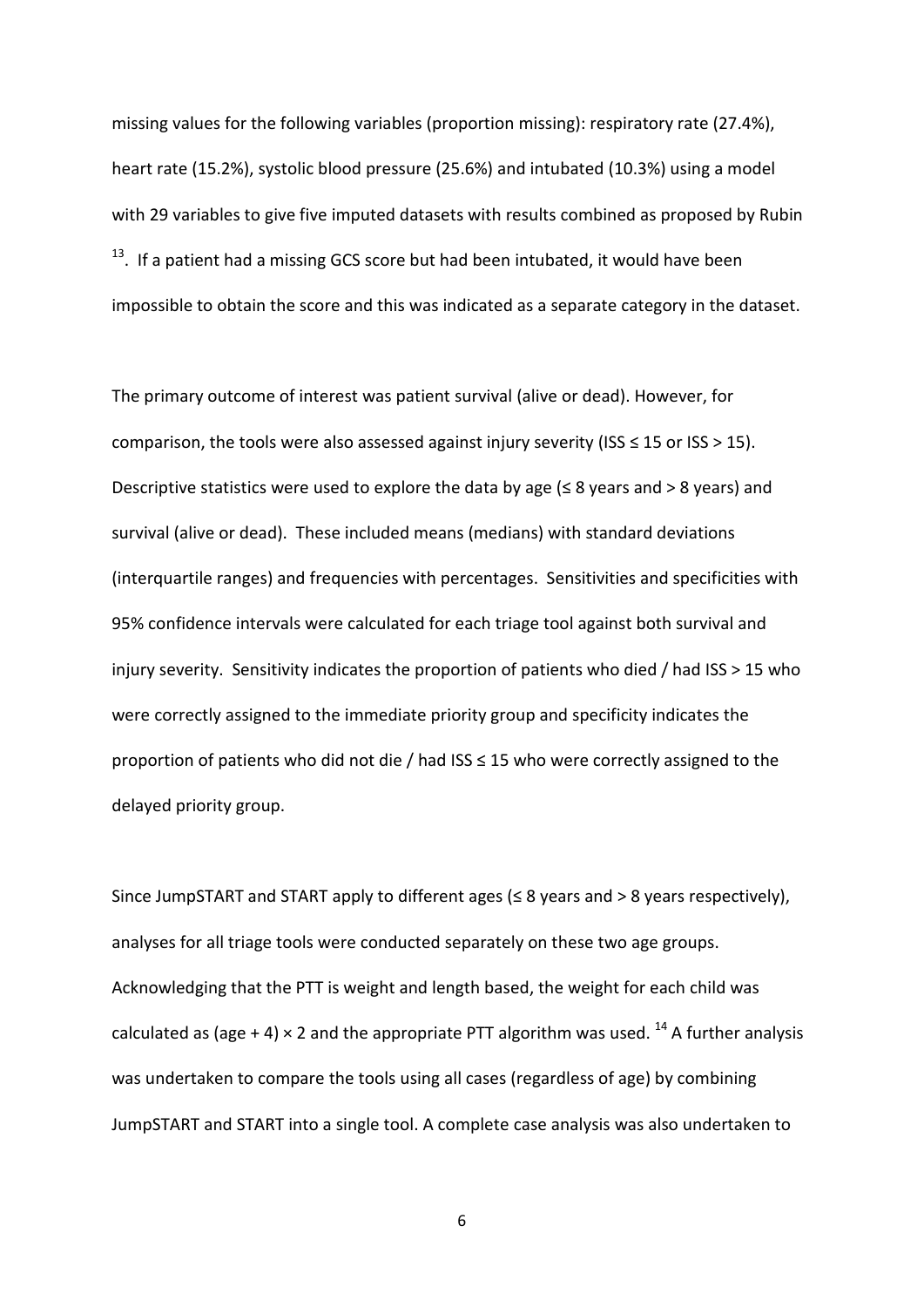compare the results with and without using multiple imputation. Patient records were assumed to be independent.

Agreement between each pair of triage tools for the two age groups ( $\leq 8$  years and  $> 8$ years) was estimated using the kappa statistic. A value of 1 indicates perfect agreement and a value of 0 indicates no agreement.<sup>15,16</sup>

Data cleaning was undertaken using SPSS v.17. All other analyses were performed in the R statistical software (www.r-project.org; downloaded in UK). In particular, a bootstrapping approach was adopted to undertake the multiple imputation using the aregimpute function in the Hmisc package (http://cran.r-project.org/web/packages/Hmisc).

#### **Results**

A total of 31,292 patients aged less than 16 years were included in the study; 10,048 females (32.1%) and 21,244 males (67.9%), with mean ages 7.9 years (standard deviation 4.9 years) and 8.7 years (standard deviation 4.8 years) respectively. A total of 1,029 patients (3.3%) died and the median ISS was 9 (IQR 5 to 13), with 6,842 (21.9%) having an ISS > 15. Within the group of patients who survived, 19.4% (5878/30263) had an ISS > 15 compared to 93.7% (964/1029) of those in the non-survivor group. Splitting the data by age, 14,711 patients (47%) were aged less than or equal to 8 years and 16,581 patients (53%) were aged over 8 years. Patient characteristics in the two age groups by survival (alive or dead) are shown in Table 1.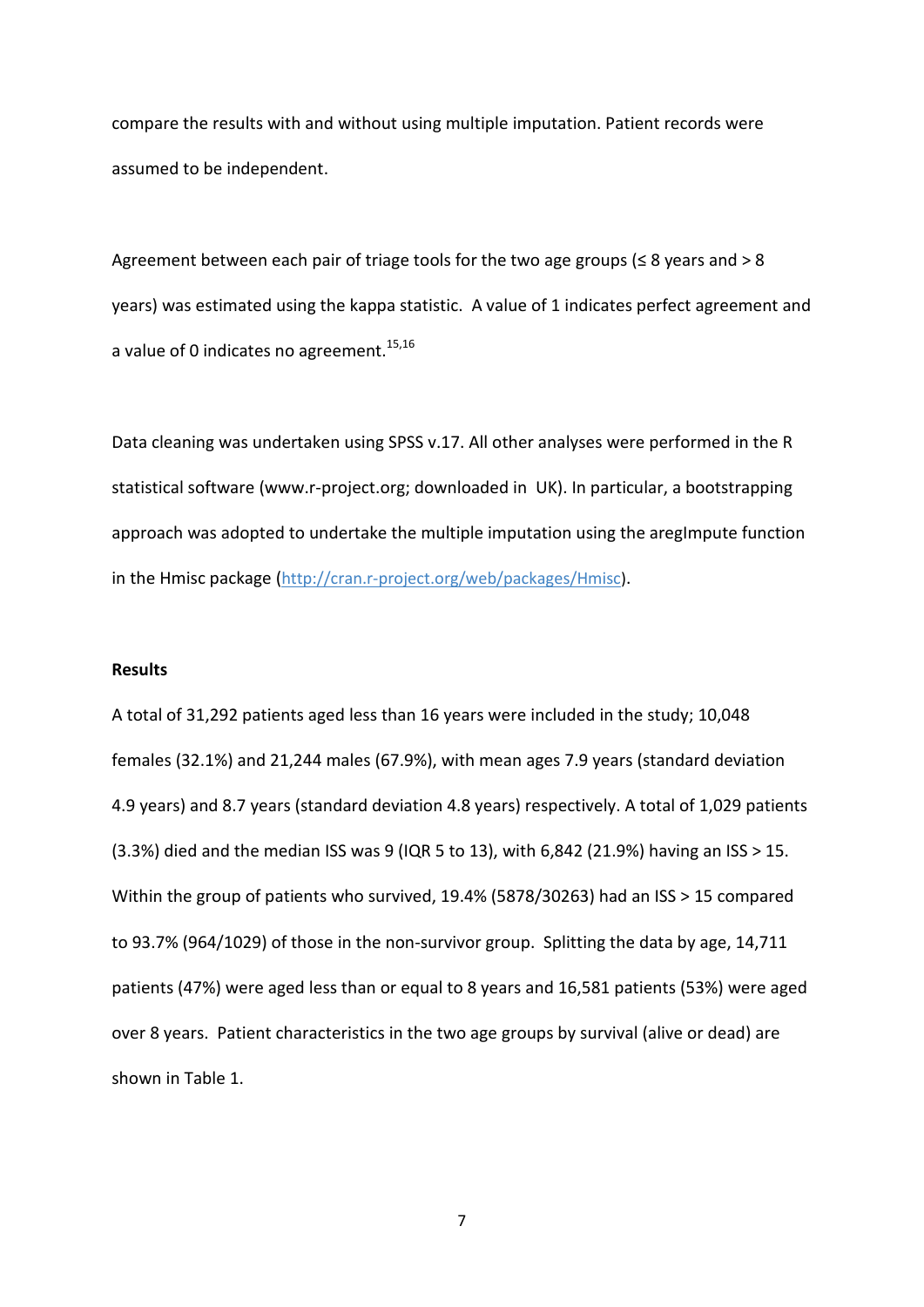|                                             |                      | Age $\leq 8$ years |                       | Age $> 8$ years |                       |
|---------------------------------------------|----------------------|--------------------|-----------------------|-----------------|-----------------------|
|                                             | $(n = 14, 711)$      |                    | $(n = 16, 581)$       |                 |                       |
|                                             | Alive                | Dead               | Alive                 | Dead            | Total                 |
| Characteristic                              | $(n = 14,235)$       | $(n = 476)$        | $(n = 16,028)$        | $(n = 553)$     | $(n = 31,292)$        |
| Age (years); mean (SD)                      | 3.9(2.6)             | 3.6(2.7)           | 12.4(1.9)             | 12.5(2.0)       | 8.4(4.8)              |
| median (IQR)                                | $4(2 \text{ to } 6)$ | 3(1 to 6)          | 13 (11 to 14)         | 13 (11 to 14)   | 9 (4 to 13)           |
| Gender (male); n (%)                        | 9295 (65.3)          | 294 (61.8)         | 11294 (70.5)          | 361 (65.3)      | 21244 (67.9)          |
| Respiratory rate (breaths<br>pm); mean (SD) | 24.5(8.1)            | 21.0(9.1)          | 20.3(5.8)             | 17.8(8.3)       | 22.2(7.4)             |
| Heart rate (beats pm);<br>mean (SD)         | 112.4 (26.2)         | 113.1 (36.8)       | 91.8(19.5)            | 102.1 (33.4)    | 101.7(25.6)           |
| Systolic BP (mmHg);<br>mean (SD)            | 115.0 (21.5)         | 102.0(34.1)        | 123.2 (20.1)          | 111.1 (33.0)    | 119.1 (21.9)          |
| ISS:                                        |                      |                    |                       |                 |                       |
| median (IQR)                                | 9(9 to 10)           | 26 (25 to 38)      | $9(5 \text{ to } 10)$ | 34 (25 to 45)   | $9(5 \text{ to } 13)$ |
| $> 15; n$ (%)                               | 2747 (19.3)          | 438 (92.0)         | 3131 (19.5)           | 526 (95.1)      | 6842 (21.9)           |
| $GCS$ (< 14); n (%)                         | 2492 (17.5)          | 387 (81.3)         | 2636 (16.4)           | 488 (88.2)      | 6003 (19.1)           |
| Intubated; n (%)                            | 400(2.8)             | 63 (13.2)          | 249(1.6)              | 40(7.2)         | 752 (2.4)             |

Table 1: Patient characteristics by age group (≤ 8 yrs or > 8 yrs) and survival (alive or dead)

*SD standard deviation; IQR interquartile range* 

# *Paediatric triage tool accuracy*

Sensitivities and specificities with 95% confidence intervals, calculated separately against

survival (alive or dead) and injury severity (ISS ≤ 15 or ISS > 15), are given in Tables 2 to 4.

| Table 2: Sensitivity and specificity for each triage tool against survival (alive or dead) and ISS |
|----------------------------------------------------------------------------------------------------|
| $($ $\leq$ 15 or > 15), with 95% confidence intervals, Age $\leq$ 8 years (n = 14,711)             |

| Outcome         | Triage tool        | Sensitivity, %    | Specificity, %    |
|-----------------|--------------------|-------------------|-------------------|
|                 |                    | (95% CI)          | (95% CI)          |
| Survival        | <b>PTT</b>         | 25.0 (20.7, 29.3) | 88.4 (87.8, 89.0) |
| (dead or alive) | <b>Triage Sort</b> | 60.2 (59.3, 61.1) | 60.2 (59.3, 61.1) |
|                 | <b>JumpSTART</b>   | 86.3 (83.1, 89.5) | 84.8 (84.2, 85.5) |
|                 | CareFlight         | 95.0 (93.0, 97.0) | 78.9 (78.2, 79.6) |
| <b>ISS</b>      | <b>PTT</b>         | 17.6 (16.2, 19.0) | 89.5 (88.9, 90.1) |
| (≤ 15 or > 15)  | <b>Triage Sort</b> | 76.6 (75.1, 78.2) | 68.0 (67.1, 69.0) |
|                 | <b>JumpSTART</b>   | 43.9 (42.1, 45.8) | 89.8 (89.3, 90.4) |
|                 | CareFlight         | 65.4 (63.6, 67.2) | 88.1 (87.5, 88.7) |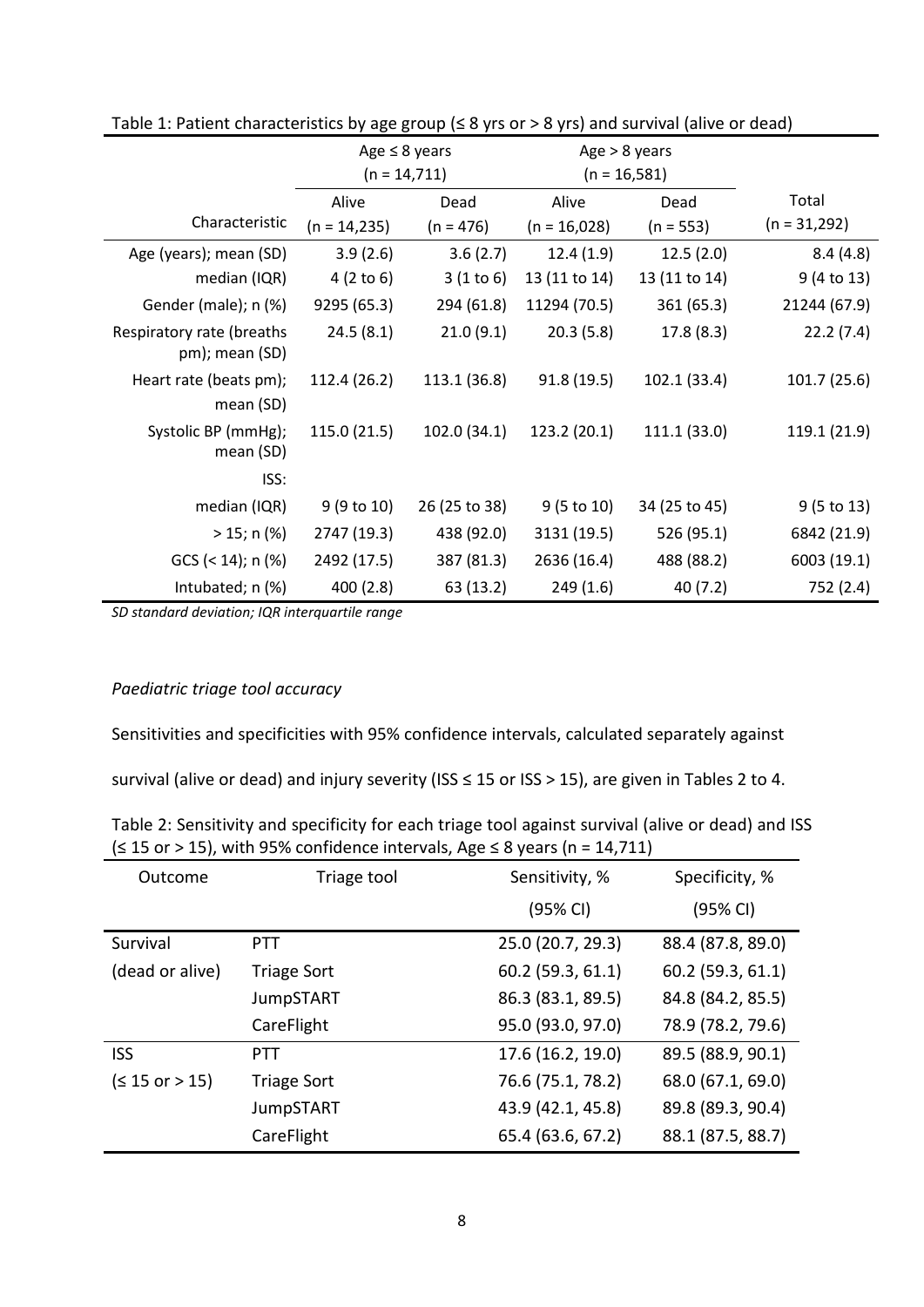| Outcome          | Triage tool        | Sensitivity, %    | Specificity, %    |
|------------------|--------------------|-------------------|-------------------|
|                  |                    | (95% CI)          | (95% CI)          |
| Survival         | <b>PTT</b>         | 48.8 (43.7, 53.9) | 46.2 (45.3, 47.0) |
| (dead or alive)  | <b>Triage Sort</b> | 96.5 (94.7, 98.2) | 77.9 (77.3, 78.6) |
|                  | <b>START</b>       | 96.5 (94.7, 98.3) | 57.8 (57.0, 58.6) |
|                  | CareFlight         | 95.6 (93.6, 97.5) | 81.8 (81.2, 82.4) |
| <b>ISS</b>       | <b>PTT</b>         | 52.8 (51.1, 54.5) | 46.1 (45.1, 47.0) |
| $(≤ 15$ or > 15) | <b>Triage Sort</b> | 65.4 (63.8, 67.0) | 87.0 (86.4, 87.6) |
|                  | <b>START</b>       | 73.2 (71.7, 74.7) | 64.2 (63.4, 65.1) |
|                  | CareFlight         | 63.8 (62.0, 65.5) | 91.4 (90.9, 91.9) |

Table 3: Sensitivity and specificity for each triage tool against survival (alive or dead) and ISS  $(≤ 15 or > 15)$ , with 95% confidence intervals, Age > 8 years (n = 16,581)

Table 4: Sensitivity and specificity for each triage tool against survival (alive or dead) and ISS  $(≤ 15 or > 15)$ , with 95% confidence intervals, all ages (n = 31,292)

| Outcome         | Triage tool        | Sensitivity, %    | Specificity, %    |
|-----------------|--------------------|-------------------|-------------------|
|                 |                    | (95% CI)          | (95% CI)          |
| Survival        | <b>PTT</b>         | 37.8 (34.1, 41.4) | 66.0 (65.4, 66.6) |
| (dead or alive) | <b>Triage Sort</b> | 96.2 (94.9, 97.4) | 69.6 (69.0, 70.1) |
|                 | JumpSTART/START    | 91.8 (90.0, 93.5) | 70.5 (70.0, 71.1) |
|                 | CareFlight         | 95.3 (93.8, 96.8) | 80.4 (80.0, 80.9) |
| <b>ISS</b>      | <b>PTT</b>         | 36.4 (35.2, 37.7) | 66.5 (65.9, 67.2) |
| (≤ 15 or > 15)  | <b>Triage Sort</b> | 70.6 (69.5, 71.7) | 78.1 (77.5, 78.6) |
|                 | JumpSTART/START    | 59.6 (58.3, 60.8) | 76.3 (75.8, 76.9) |
|                 | CareFlight         | 64.5 (63.3, 65.7) | 89.8 (89.4, 90.2) |

Figure 1 summarises the performance accuracy of the tools, particularly in their ability to correctly triage patients who died and those with an ISS > 15, as indicated by the sensitivity values.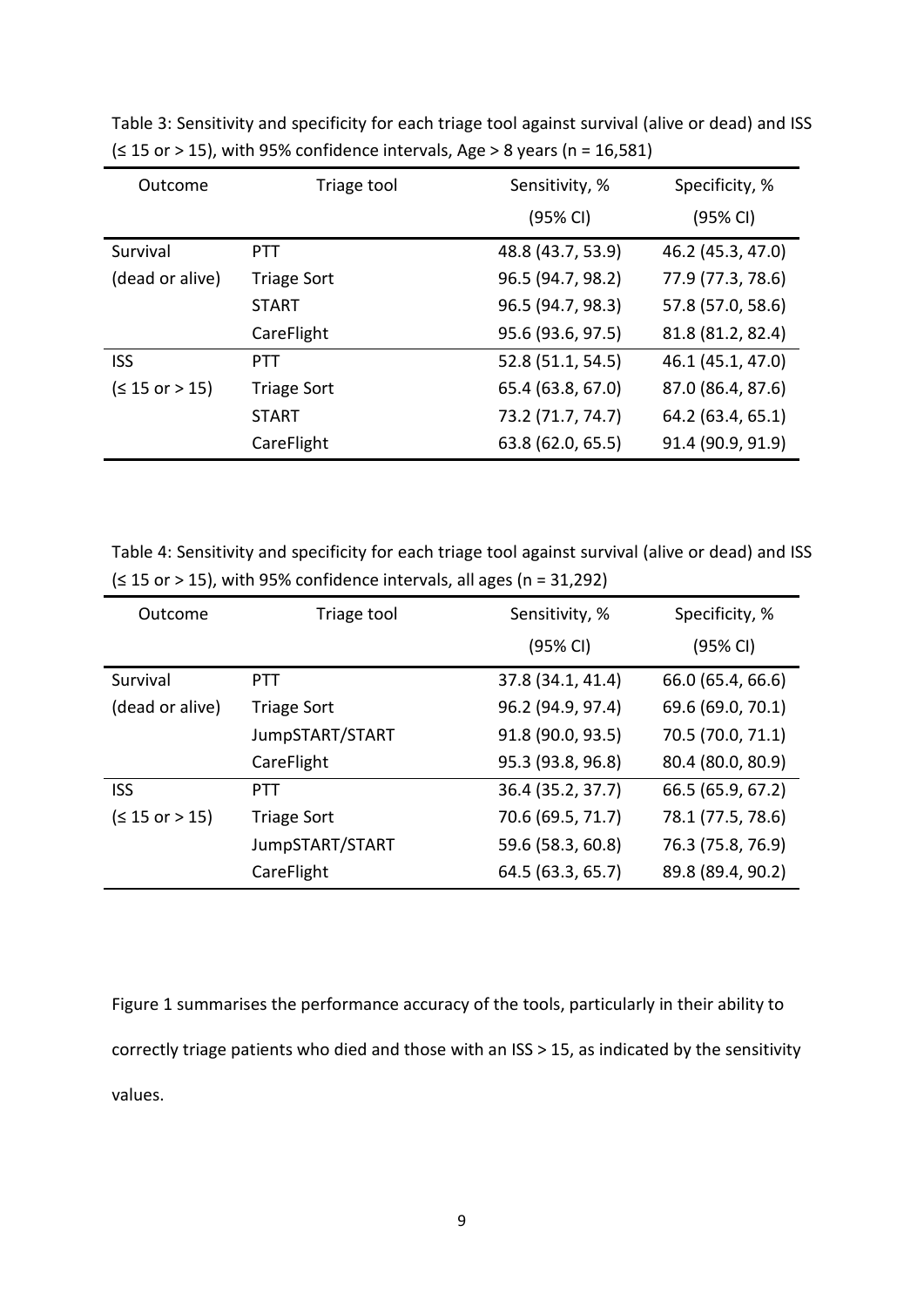

# Figure 1: Triage tool performance

*Performance for each triage tool is shown as the false positive rate (1 – specificity) against the true positive rate (sensitivity). Solid circles show tool performance at predicting death. Open triangles show tool performance at predicting severe injury (injury severity score > 15). The best performing tools are those closest to the top left hand section of each plot. A completely random guess would give a point along the diagonal dashed line.* 

The results of the complete case analysis were very similar to those of the analysis using imputed data. This provides reassurance that the imputed analysis has produced accurate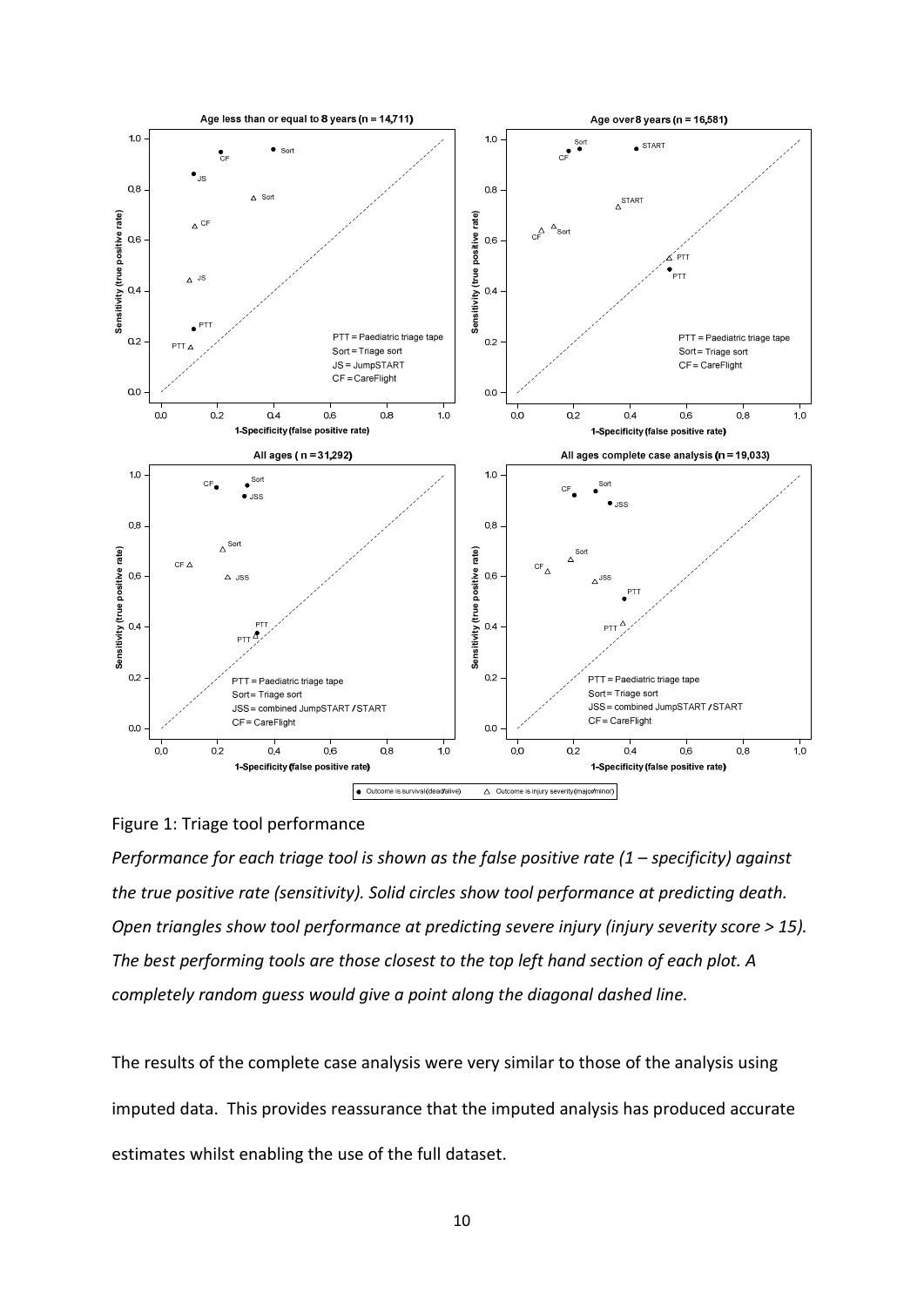# *Level of agreement between triage tools*

Table 5 shows the kappa statistics for pairs of triage tools. For children under 8, agreement between pairs of tools ranges between poor and moderate with the highest level of agreement between Triage Sort and CareFlight (kappa 0.54) and JumpSTART and CareFlight (kappa 0.54). For children aged 8 years and over, this pattern continues with only a 'good' level of agreement between Triage Sort and CareFlight (kappa 0.79).

| Age $\leq 8$ years (n = 14,711) |                    |                  |                 |  |
|---------------------------------|--------------------|------------------|-----------------|--|
| Triage tool                     | <b>Triage Sort</b> | <b>JumpSTART</b> | CareFlight      |  |
| PTT*                            | Poor               | Fair             | Poor            |  |
|                                 | 0.11               | 0.31             | 0.10            |  |
| <b>Triage Sort</b>              |                    | Fair             | <b>Moderate</b> |  |
|                                 |                    | 0.31             | 0.54            |  |
| <b>JumpSTART</b>                |                    |                  | <b>Moderate</b> |  |
|                                 |                    |                  | 0.54            |  |
| Age > 8 years ( $n = 16,581$ )  |                    |                  |                 |  |
| Triage tool                     | <b>Triage Sort</b> | <b>START</b>     | CareFlight      |  |
| PTT*                            | Poor               | Poor             | Poor            |  |
|                                 | 0.03               | 0.05             | 0.00            |  |
| <b>Triage Sort</b>              |                    | <b>Moderate</b>  | Good            |  |
|                                 |                    | 0.48             | 0.79            |  |
| <b>START</b>                    |                    |                  | <b>Moderate</b> |  |
|                                 |                    |                  | 0.49            |  |

Table 5: Level of agreement between pairs of triage tools (kappa statistic)

\* Paediatric Triage Tape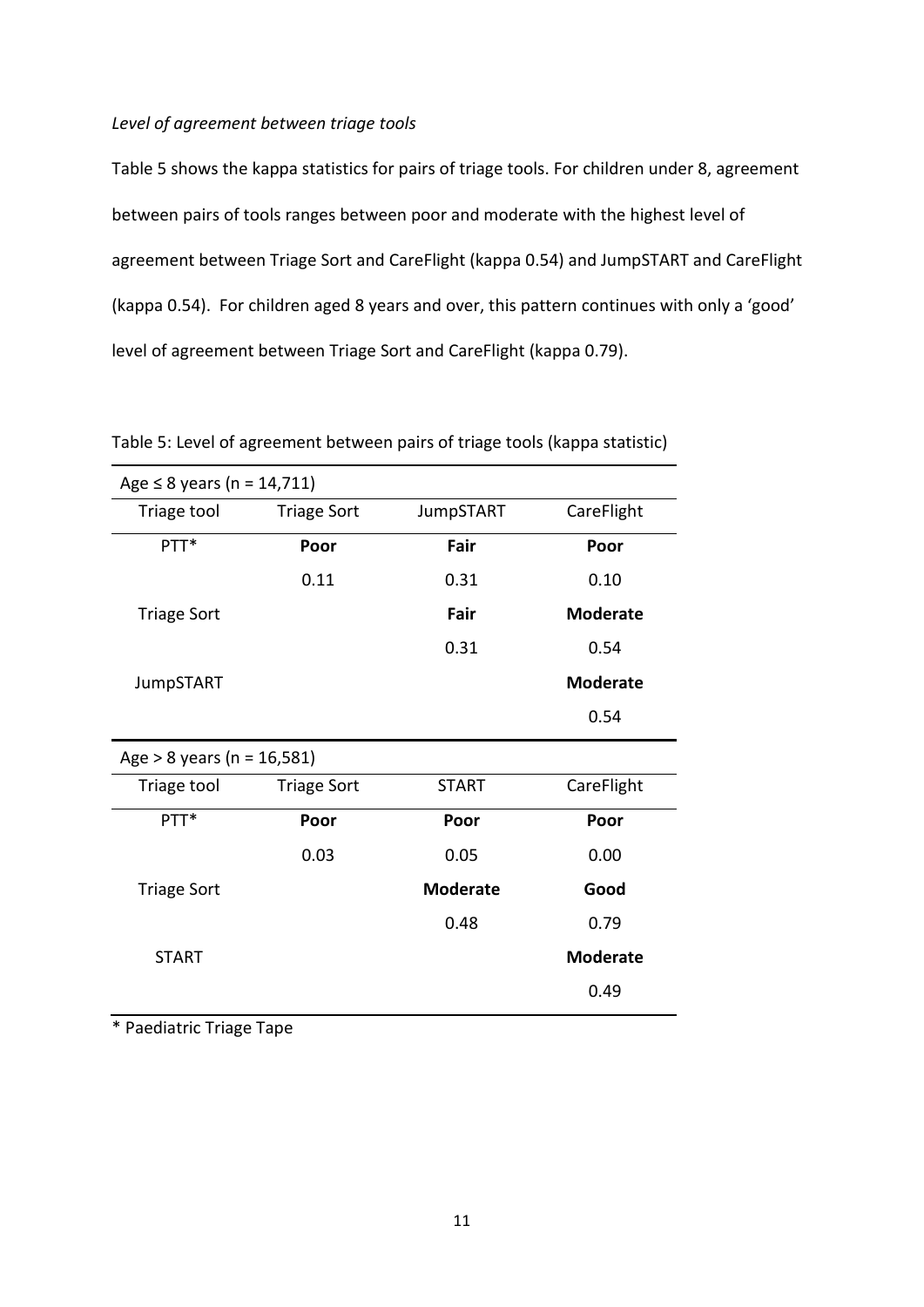#### **Discussion**

There are two key issues in assessing the performance of a triage tool in paediatric major incidents. The tool must be sensitive enough to identify patients at greatest need, but at the same time must ensure the best use of available resources by delaying treatment for patients who do not require immediate attention.<sup>17</sup> This study has used a large dataset to evaluate the performance of five paediatric triage tools against two separate outcomes, survival (dead or alive) and injury severity (ISS  $\leq$  15 or ISS > 15), and has revealed clear differences in performance accuracy.

Paediatric Triage Tape has low sensitivity and low specificity regardless of the outcome used for assessment, as well as poor agreement with the other triage tools. $^8$  In fact, its performance is barely superior to randomly assigning patients to triage priority categories. Not only does this delay treatment for those who need it most, it assigns immediate treatment to patients who do not require it, therefore wasting resources. For the remaining triage tools, sensitivities were very high for children aged eight years and over when calculated against survival, ranging from 95.6% to 96.5%. In contrast, the sensitivities were more variable for children under eight, ranging from 60.2% (Triage Sort) to 95.0% (CareFlight). In both age groups, the tools showed reduced accuracy in assigning patients to the immediate priority group when calculated against injury severity. This means that the triage systems tend to assign those patients who will ultimately die from their injuries to the immediate priority category, but are less accurate at assigning immediate treatment to patients with major injuries, many of whom will survive. This is perhaps not surprising since patients who die are likely to have suffered extreme trauma and are therefore easier to triage. In fact, within the TARN dataset, of the 1,029 patients who died (3.3%), 835 patients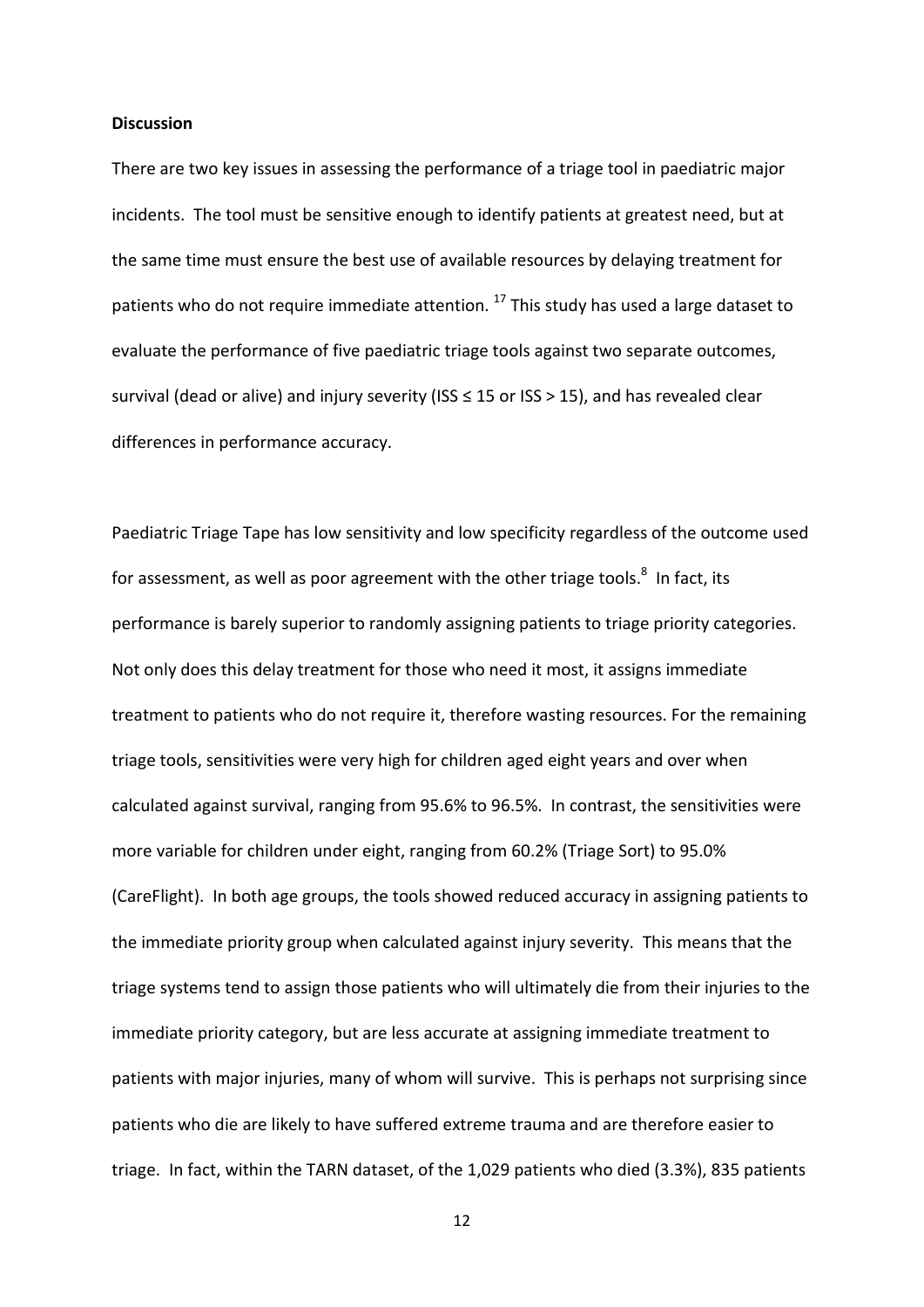(81.1%) suffered extreme trauma with an ISS  $\geq$  25. Children's physiology differs from adults, including major differences in airway, stable intracranial pressure in infants with open fontanelles, compliant chest walls and the ability to compensate for cardiovascular compromise.<sup>18</sup>

This study had some limitations. In order to apply the triage tools to the obtained dataset, a number of clinical assumptions were made to enable the available variables to be used. However, the assumptions were based on clinical expertise and the resulting methodologies matched closely to those used in practice. The variables included in the analysis were the first physiological observations recorded for each patient. Since it was not possible to determine if treatment was started before the information was recorded, we were unable to control for this in the analysis. In a mass casualty incident the ability of clinicians to record observations in potentially dark and contaminated scenes is also a circumstance we were unable to control for and is an acknowledged limitation of attempting pragmatic analyses of existing databases. The data used in the study will thus have variable input reliability. The TARN dataset also had missing data on important variables. However, this was dealt with by using multiple imputation to replace the missing values. This not only allowed the analysis to be carried out on the complete dataset, but avoided potential problems of unreliability that are generally associated with a complete case analysis where any records with a missing value are removed.<sup>19,20</sup> Patients who died at the scene were not considered in this study as they are not included in the TARN database and this may have influenced the performance of the tools. The TARN dataset contains only trauma patients and so these tools may perform differently if applied to mass casualty incidents that contain chemical, biological, radiological or nuclear components. The practical usefulness of the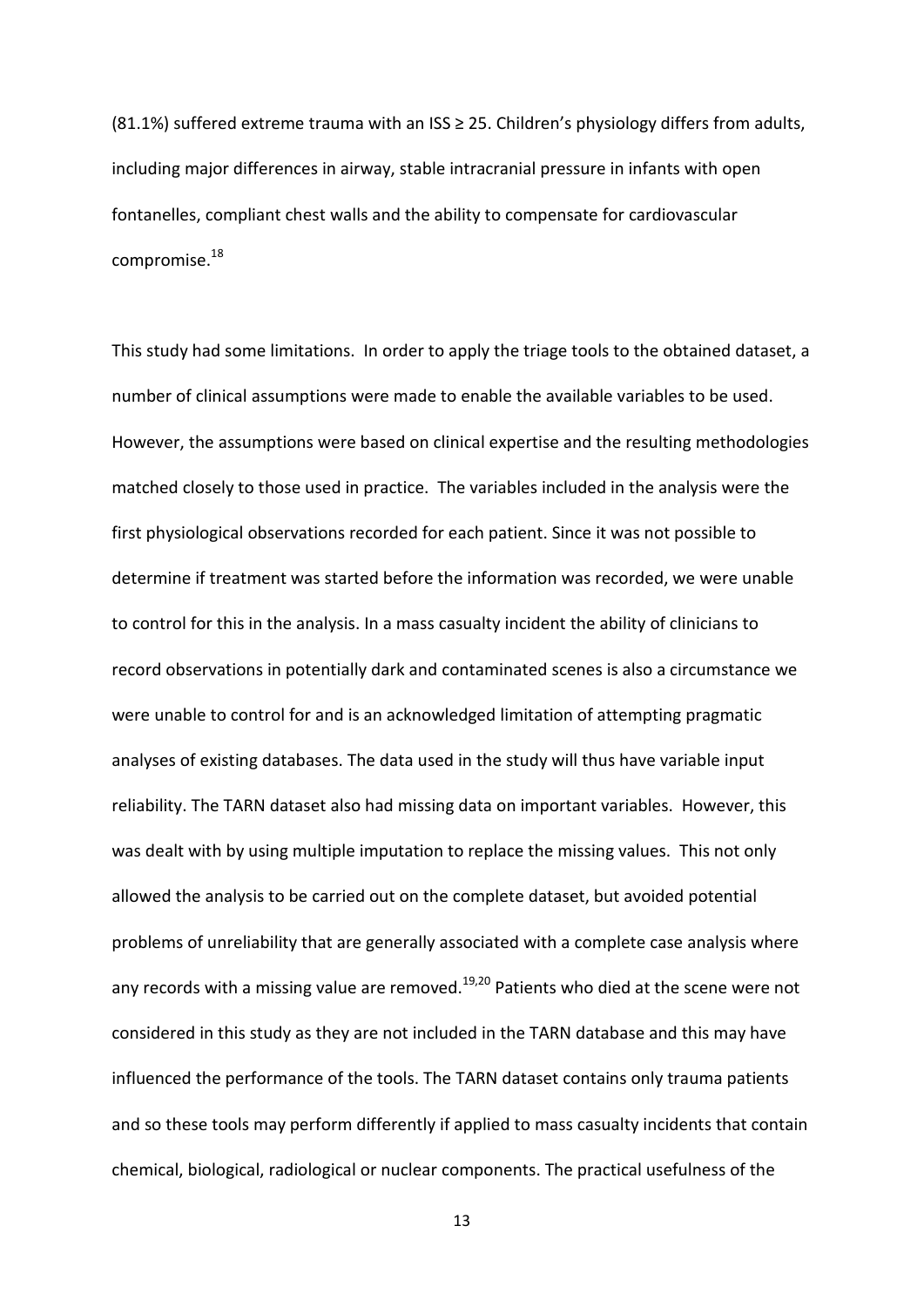tools is paramount to their performance and testing this was beyond the remit of this analysis.

# **Conclusion**

There is variation in the performance of existing triage tools used for predicting patient outcome and treatment priority in children. No single tool performed consistently well across all evaluated scenarios.